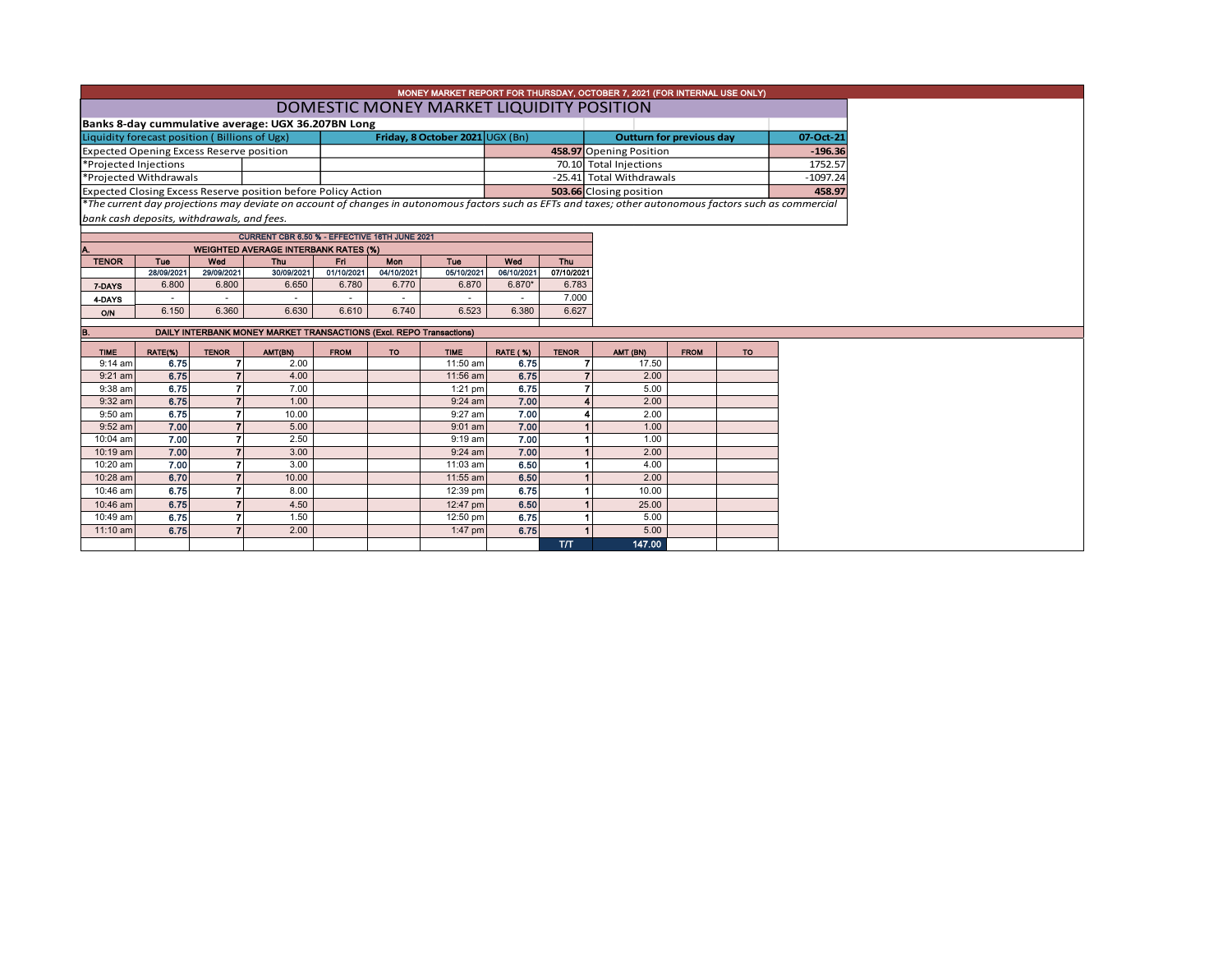| C.                                                                                              |                                                                                              |             |                          |                          |             | <b>CBR AND THE 7- DAY WAR INTERBANK RATES</b> |                                                                   |                            |              |            |            |
|-------------------------------------------------------------------------------------------------|----------------------------------------------------------------------------------------------|-------------|--------------------------|--------------------------|-------------|-----------------------------------------------|-------------------------------------------------------------------|----------------------------|--------------|------------|------------|
| 9.500<br>9.000<br>8.500<br>8.000<br>7.500<br>7.000<br>6.500<br>6.000<br>5.500<br>5.000<br>4.500 |                                                                                              |             |                          |                          |             |                                               |                                                                   |                            |              |            |            |
| 4.000                                                                                           | 24/09/2021                                                                                   | 27/09/2021  | 28/09/2021               |                          | 29/09/2021  | 30/09/2021                                    | 01/10/2021                                                        | 04/10/2021                 | 05/10/2021   | 06/10/2021 | 07/10/2021 |
|                                                                                                 |                                                                                              |             |                          |                          |             |                                               | • Overnight WAR -7-day WAR - CBR rate - Upper bound - Lower bound |                            |              |            |            |
|                                                                                                 |                                                                                              |             |                          |                          |             |                                               |                                                                   |                            |              |            |            |
| D.<br><b>DATE</b>                                                                               | MONETARY POLICY OPERATIONS MATURITIES PROFILE: (14-OCT- 2021 TO 11-NOV- 2021)<br><b>THUR</b> | <b>THUR</b> | <b>THUR</b>              | <b>THUR</b>              | <b>THUR</b> | <b>TOTAL</b>                                  |                                                                   |                            |              |            |            |
|                                                                                                 | 14-Oct-21                                                                                    | 21-Oct-21   | 28-Oct-21                | 04-Nov-21                | 11-Nov-21   |                                               |                                                                   |                            |              |            |            |
| <b>REPO</b>                                                                                     | 520.65                                                                                       |             | $\overline{\phantom{a}}$ | $\overline{\phantom{a}}$ |             | 520.65                                        |                                                                   |                            |              |            |            |
| <b>REV REPO</b>                                                                                 |                                                                                              |             |                          |                          |             |                                               |                                                                   |                            |              |            |            |
| <b>DEPO AUCT</b>                                                                                |                                                                                              | 121.00      | $\sim$                   | 525.01                   | $\sim$      | 646.01                                        |                                                                   |                            |              |            |            |
| <b>TOTALS</b>                                                                                   | 520.65                                                                                       | 121.00      | $\sim$                   | 525.01                   | $\sim$      | 1,166.66                                      |                                                                   |                            |              |            |            |
|                                                                                                 | Total O/S Deposit Auction balances held by BOU up to 16 December 2021: UGX 1,163 BN          |             |                          |                          |             |                                               |                                                                   |                            |              |            |            |
|                                                                                                 | Total O/S Repo, Reverse Repo & Deposit Auction balances held by BOU: UGX 1,683 BN            |             |                          |                          |             |                                               |                                                                   |                            |              |            |            |
|                                                                                                 | (EI) STOCK OF TREASURY SECURITIES                                                            |             |                          |                          | $E$ ii)     |                                               | <b>MONETARY POLICY MARKET OPERATIONS</b>                          |                            |              |            |            |
|                                                                                                 | LAST TBIILS ISSUE DATE: 16-SEPTEMBER-2021                                                    |             |                          |                          |             |                                               | (VERTICAL REPOS, REV-REPOS & DEPOSIT AUCTIONS)                    |                            |              |            |            |
|                                                                                                 | On-the-run O/S T-BILL STOCKs (Bns-UGX)                                                       |             | 6,404.16                 | 08/10/2021               | OMO         | <b>ISSUE DATE</b>                             | <b>AMOUNT</b>                                                     | <b>WAR</b><br><b>RANGE</b> | <b>TENOR</b> |            |            |
|                                                                                                 | On-the-run O/S T-BONDSTOCKs(Bns-UGX)                                                         |             | 20,988.32                | 08/10/2021 REPO          |             | $09-Sep$ -                                    | 1,094.00                                                          | 6.500                      |              |            |            |

|                 | On-the-run O/S T-BONDSTOCKs(Bns-UGX) |                    | 20,988.32                                                                             | 08/10/2021 REPO |             | $09-Sep$ -                | 1,094.00 | 6.500 |    |
|-----------------|--------------------------------------|--------------------|---------------------------------------------------------------------------------------|-----------------|-------------|---------------------------|----------|-------|----|
|                 | TOTAL TBILL & TBOND STOCK- UGX       |                    | 27,392.49                                                                             |                 | <b>DAUT</b> | 09-Sep -                  | 64.65    | 6.998 | 28 |
| O/S=Outstanding |                                      |                    |                                                                                       |                 | <b>DAUT</b> | $09-Sep$ -                | 450.16   | 7.003 | 56 |
| <b>MATURITY</b> | TOTAL STOCK YTM (%)                  |                    | <b>CHANGE IN</b>                                                                      |                 | <b>DAUT</b> | $09-Sep$ -                | 42.28    | 7.357 | 84 |
|                 | (BN UGX)                             | <b>AT CUT OFF*</b> | YTM (+/-)                                                                             |                 | <b>DAUT</b> | $13-Sep$ -                | 386.00   | 6.500 |    |
| 91              | 123.54                               | 6.820              | 0.000                                                                                 |                 | <b>REPO</b> | $16-Sep$ -                | 992.00   | 6.500 |    |
| 182             | 459.46                               | 8.100              | 0.100                                                                                 |                 | <b>DAUT</b> | 23-Sep -                  | 30.83    | 6.985 | 28 |
| 364             | 5,821.17                             | 9.549              | 0.100                                                                                 |                 | <b>DAUT</b> | $23-Sep$ -                | 372.00   | 7.003 | 56 |
| 2YR             | 200.00                               | 10.000             | $-1.500$                                                                              |                 | <b>DAUT</b> | $23-Sep$ -                | 19.67    | 7.348 | 84 |
| 3YR             |                                      | 11.390             | $-1.410$                                                                              |                 | <b>REPO</b> | 23-Sep -                  | 549.00   | 6.500 |    |
| 5YR.            | 1,489.27                             | 13.000             | $-0.409$                                                                              |                 | <b>REPO</b> | $28-Sep$ -                | 456.00   | 6.500 |    |
| 10YR            | 9,789.09                             | 13.500             | $-0.239$                                                                              |                 | <b>REPO</b> | 29-Sep-                   | 376.00   | 6.500 |    |
| 15YR            | 8,222.91                             | 14.090             | $-0.310$                                                                              |                 | <b>REPO</b> | $30-Sep$ -                | 1.065.00 | 6.500 |    |
| <b>20YR</b>     | 1,287.05                             | 15.500             | $-0.450$                                                                              |                 | <b>REPO</b> | $04$ -Oct $-$             | 94.00    | 6.500 |    |
|                 |                                      |                    | Cut OFF is the lowest price/ highest yield that satisfies the auction awarded amount. |                 | <b>REPO</b> | $07-Cct$ -                | 520.00   | 6.500 |    |
|                 |                                      |                    |                                                                                       |                 | <b>DAUT</b> | 07-Oct -                  | 9.95     | 6.985 | 28 |
|                 |                                      |                    |                                                                                       |                 | <b>DAUT</b> | $07-Cct$ -                | 0.99     | 7.003 | 56 |
|                 |                                      |                    |                                                                                       |                 | <b>DAUT</b> | $07$ -Oct $-$             | 19.67    | 7.375 | 84 |
|                 |                                      |                    |                                                                                       |                 |             | WAR-Weighted Average Rate |          |       |    |